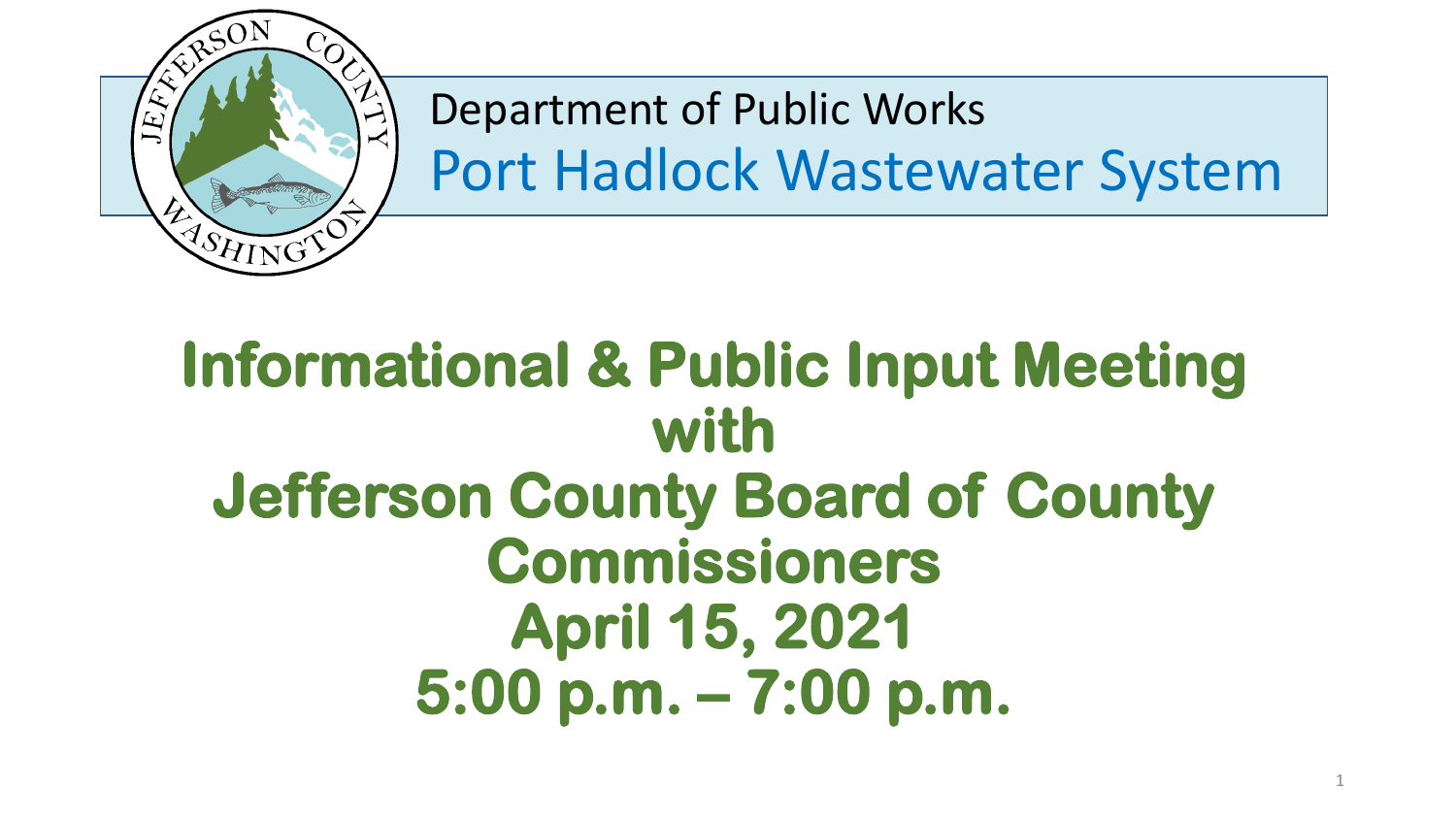#### **Q**Introductions

#### **O**Meeting Goals

- Project Context
- Inform Public of project actions
- Hear from Public
- Meeting Desired Outcomes
	- Understanding of project actions and reasons for actions
	- Understanding of hopes/concerns Phase I Area potential participants
	- Understanding of hopes/concerns General public
	- Improved communications moving forward

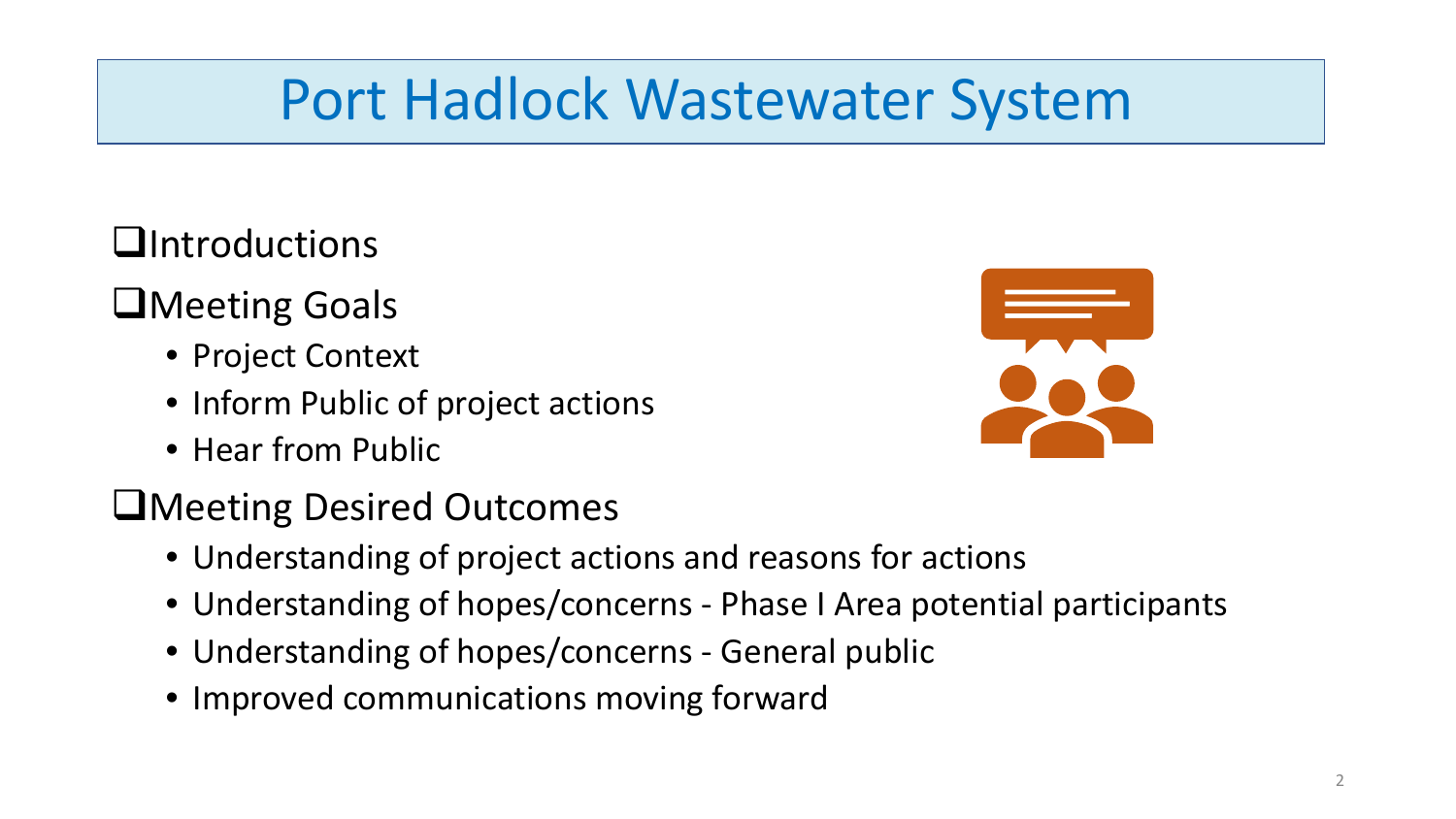#### $\Box$ Agenda

- Introductions, Meeting Process and Protocols
- Growth Management Act/Urban Growth Area/Urban Services History and Status
- Port Hadlock Wastewater System, Potential Service Area, and Public Outreach
- Current Design Status, Actions and Purposes
- Costs: Capital and Operations/Maintenance
- Capital Funding
- Next Steps
- Chat Questions
- Public Comments/Responses (30 minutes, likely 1 minute each)

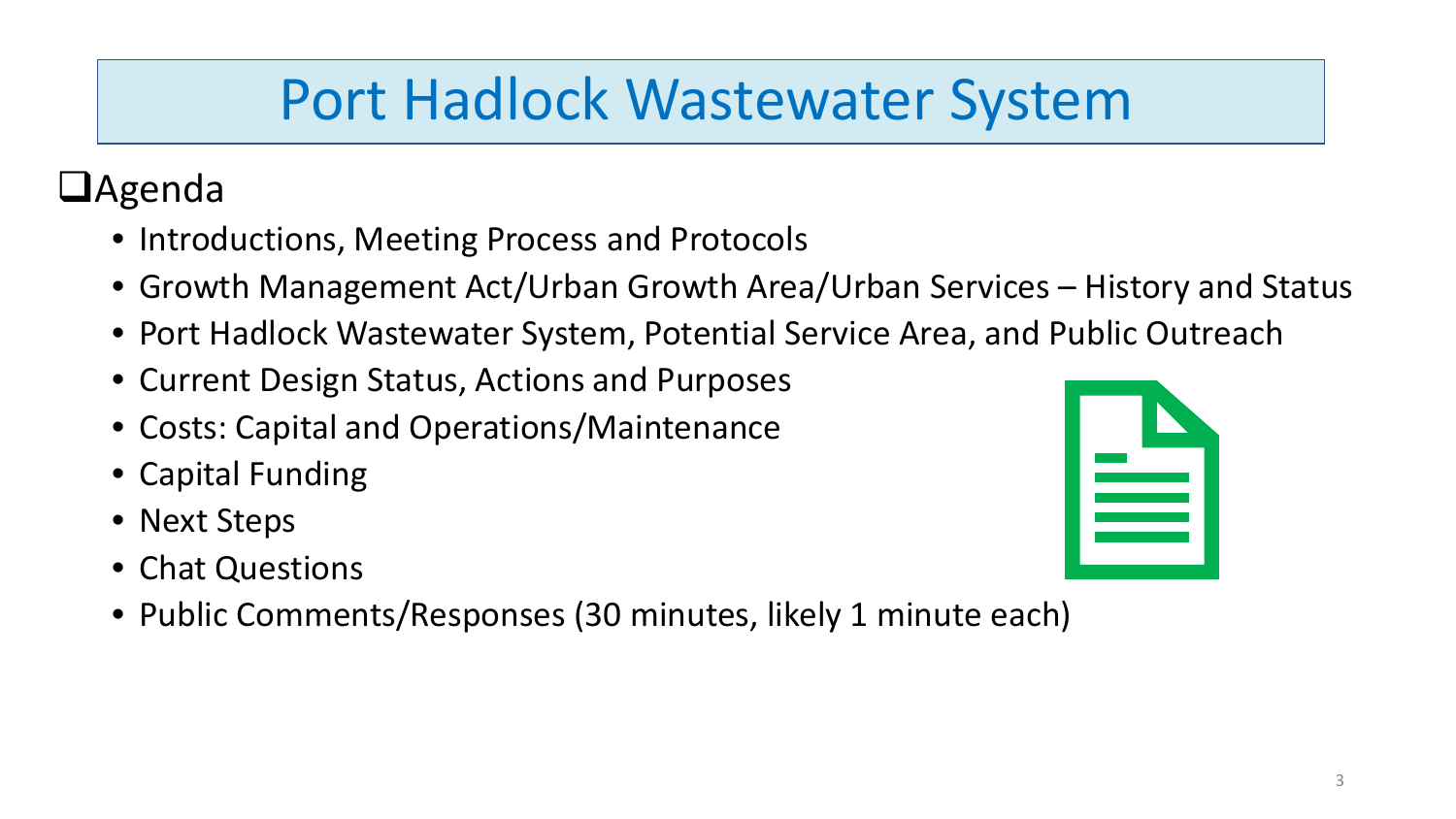#### ■Meeting Process and Protocols

- Respectful Conversation
- Please Mute When Not Speaking
- Here to Learn
- Questions Asked Via Chat Box
	- $\triangleright$  Go to bottom of page, click on Chat Box
	- Write Question/Comment Please be concise
	- Questions/Comments will be delivered to Panel only and responded to at end of presentation segment or at end of all presentations
	- $\triangleright$  Comments are part of the public record
- Community Questions/Comments Agenda Item
	- Use "Raise your Hand" feature on Zoom (Bottom of Page)
	- $\triangleright$  Kate Dean will call on/unmute you for your VERBAL comment likely 1 minute per person
	- $\triangleright$  Phone Only: Hit \*9 to raise hand, then when acknowledged \*6 to unmute
- After Meeting
	- County will respond through Port Hadlock Sewer Email to questions not answered (porthadlocksewer@co.jefferson.wa.us)

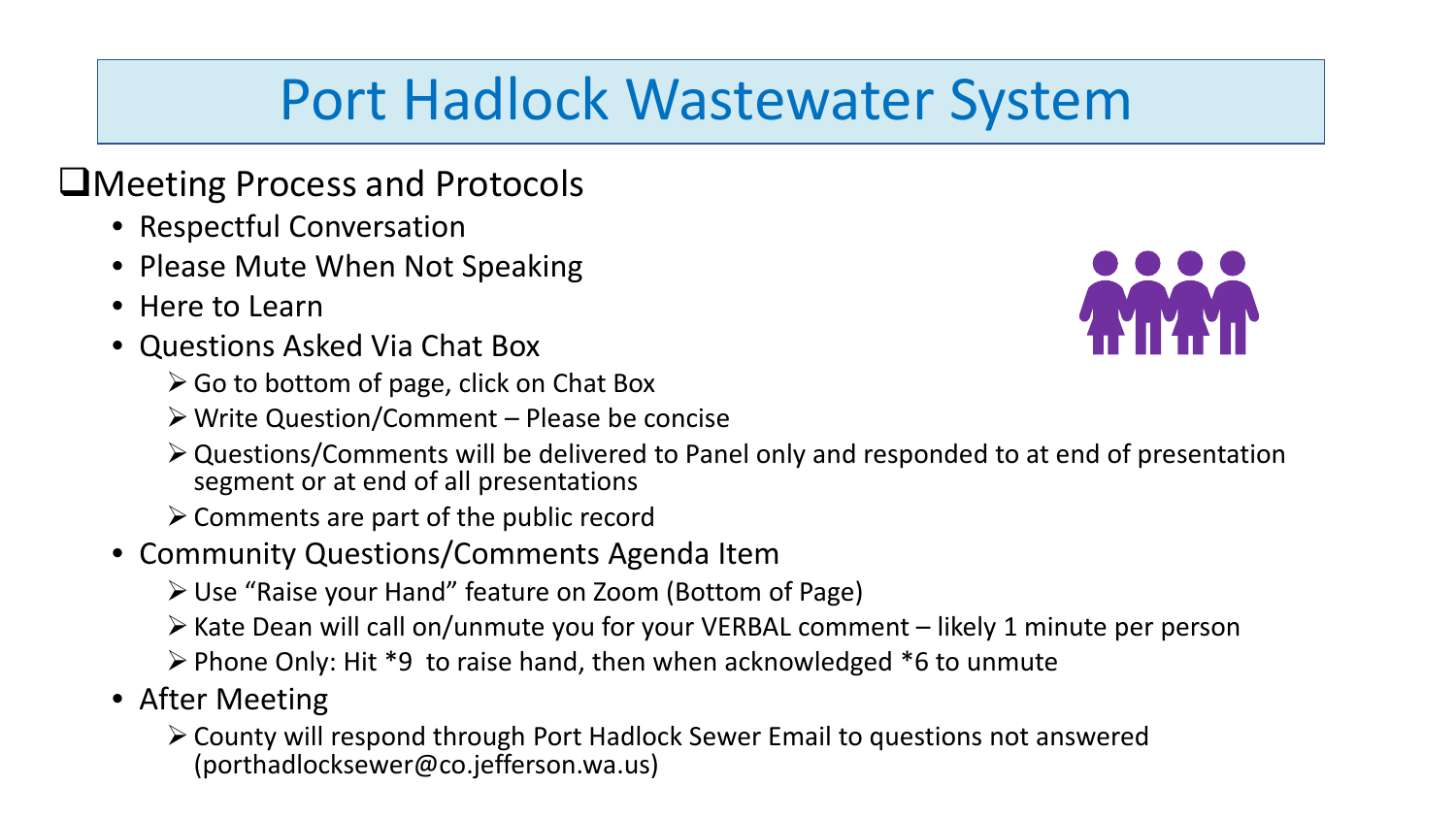

#### **Questions from Community**

#### **Growth Management Act, Urban Growth Areas, and Urban Services**

- What is the history behind designating Port Hadlock/Irondale area a Urban Growth Area?
- What is the difference between an Urban Growth Area and Rural Area?
- Why does a UGA require pursuing and planning for a municipal wastewater system?
- Aren't alternative treatment systems possible instead of municipal system?
- Port Townsend has a sewer and plenty of open land for development, why need for another UGA in Port Hadlock?
- Will the sewer implementation change my zoning, and if so, how will it change it?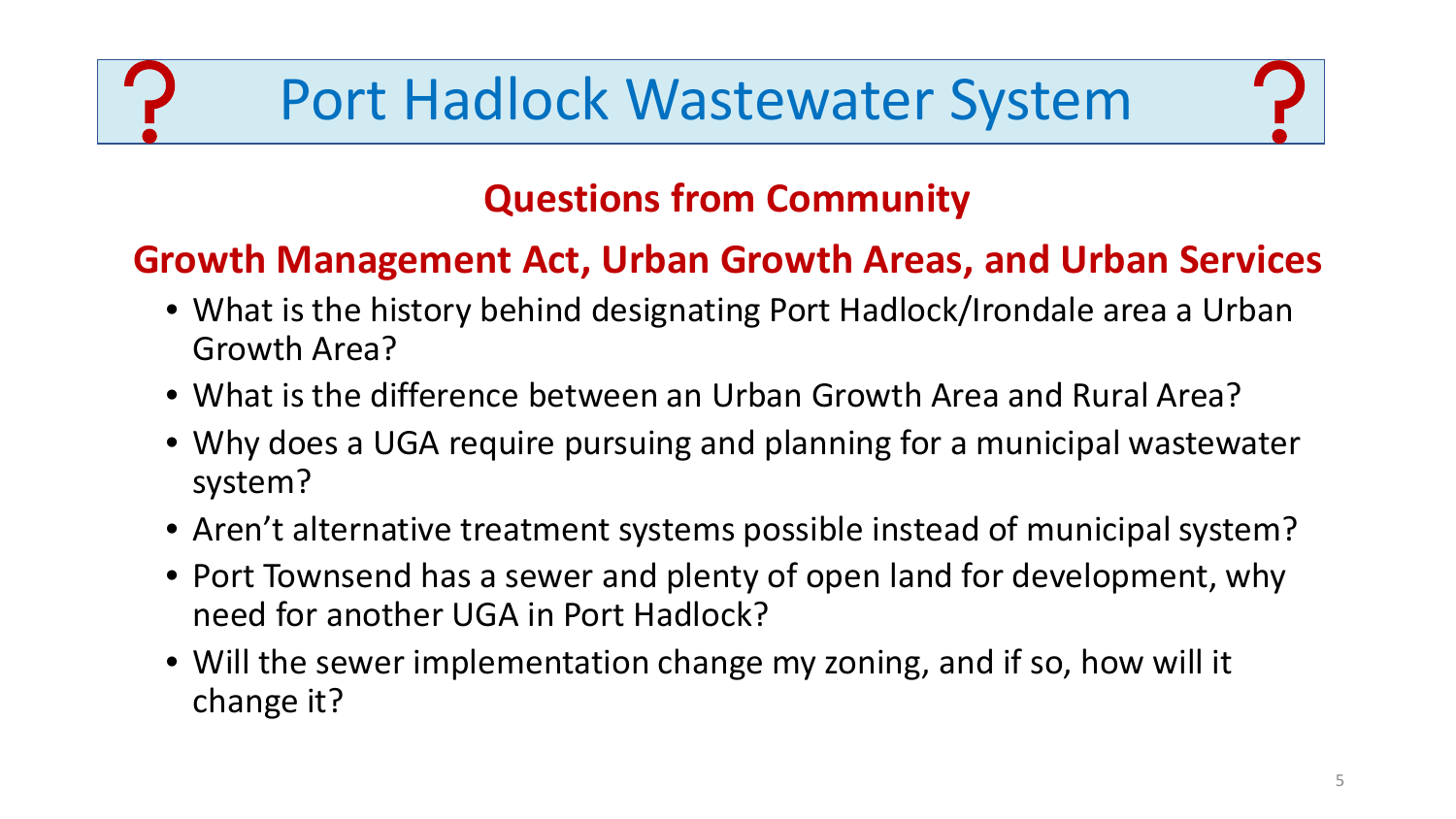#### Growth Management Act, Urban Growth Areas, and Urban Services

- 2002 Port Hadlock/Irondale UGA Designation
	- $\triangleright$  "Characterized by Urban Growth"
	- $\triangleright$  County-wide Decision extensive input and comment by Citizens, Port Townsend, Agencies, Businesses
	- Growth Hearings Board decisions
- UGA's Require Urban Level Services for Urban Level Zoning
	- Water
	- **≻Sewer** 
		- o Community Drainfields not allowed
		- o Requires Municipal Wastewater Service
	- Other Transportation
- Jefferson County Comprehensive Plan
	- What does the plan say about UGA, Urban Levels of Service, and Wastewater System
	- Density and allowable uses in the Port Hadlock/Irondale UGA versus rural areas.

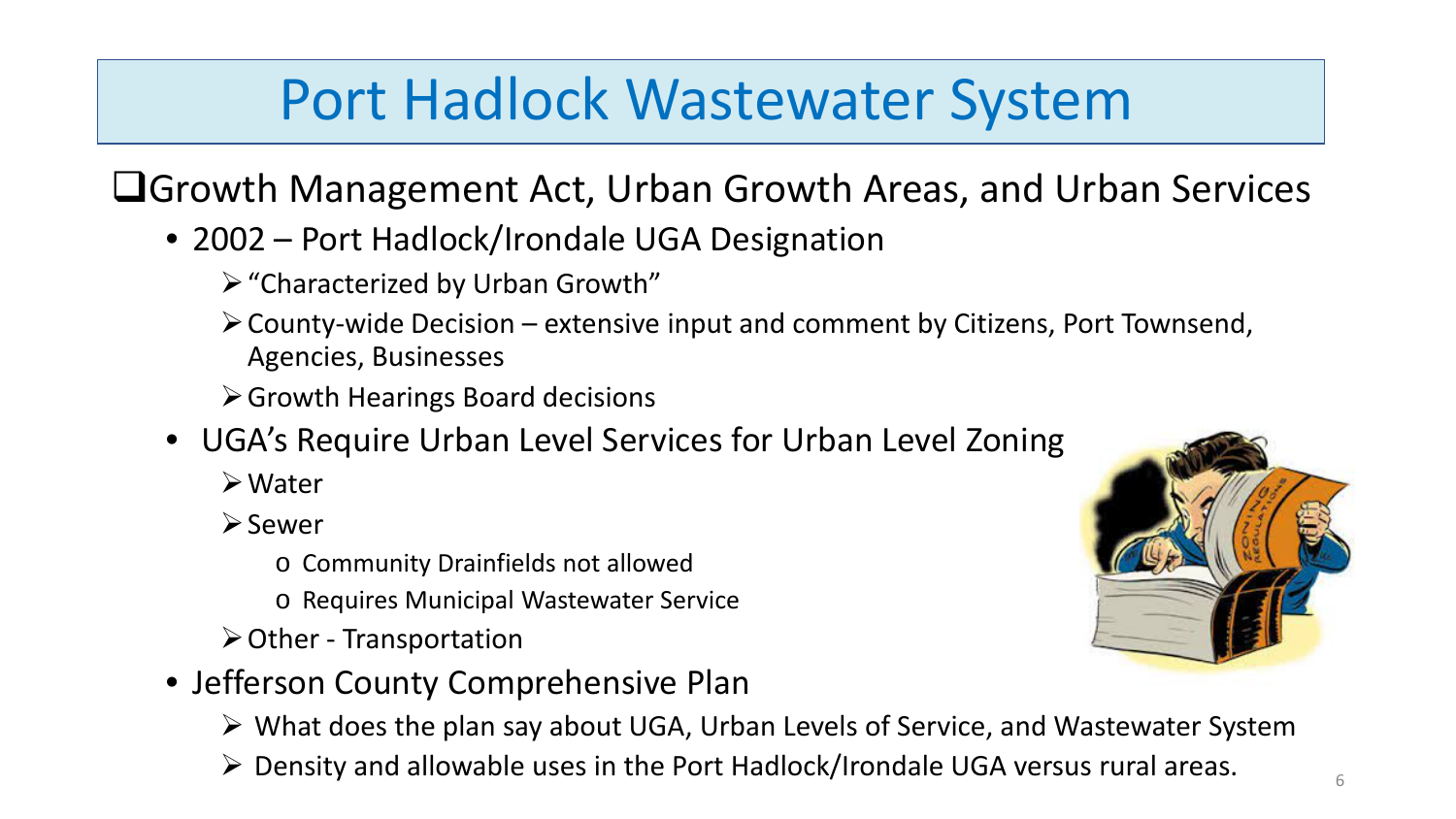#### **Questions from the Community**

#### **Wastewater System, Potential Service Area, and Public Outreach**

- What wastewater system is being proposed?
- What is the proposed Phase I service area?
- How was the proposed Phase I service area determined?
- What have been the public outreach efforts?
- Why was the Sewer Work Group formed in 2018 and what interests were included?
- Who has to connect?
- How will property owners outside the Phase I area be impacted by a wastewater system?
- In Phase I, what is the breakout of residential, commercial, governmental, and open areas?
- When will future Phases be added to the wastewater system?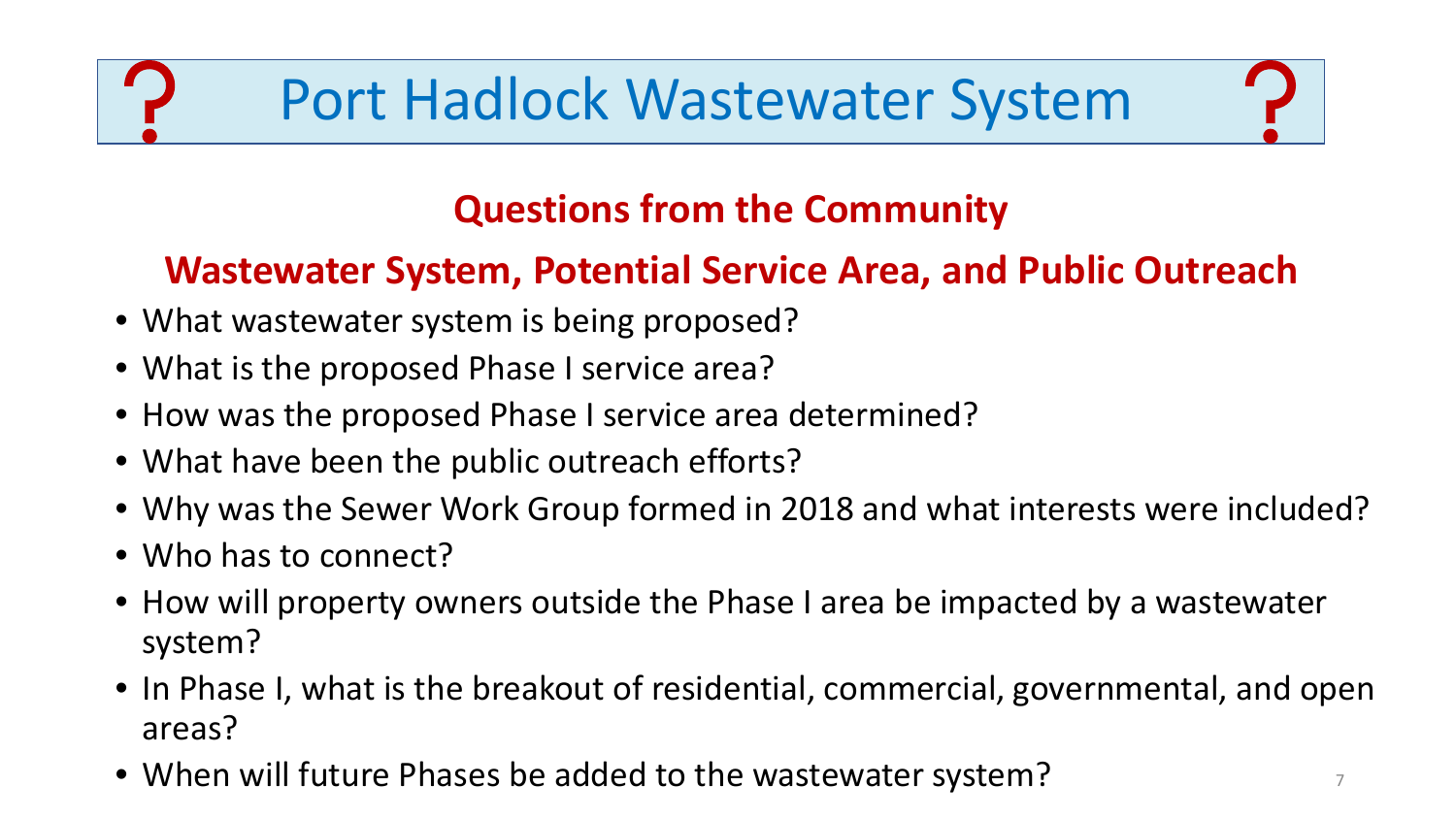#### Wastewater System, Service Area, and Public Outreach

- History
	- $\geq$  2008 2017
		- o Focus on whole wastewater system and serving whole UGA w/i 20 years
		- o Public processes
		- o Property purchases
		- o Costs lack of Capital Funds
- Existing Process
	- $\geq$  2018 Present
		- o Phase I Property Owner request
		- o Facility Plan Update
		- o Final Design
		- o Phase I area
		- o Public Process

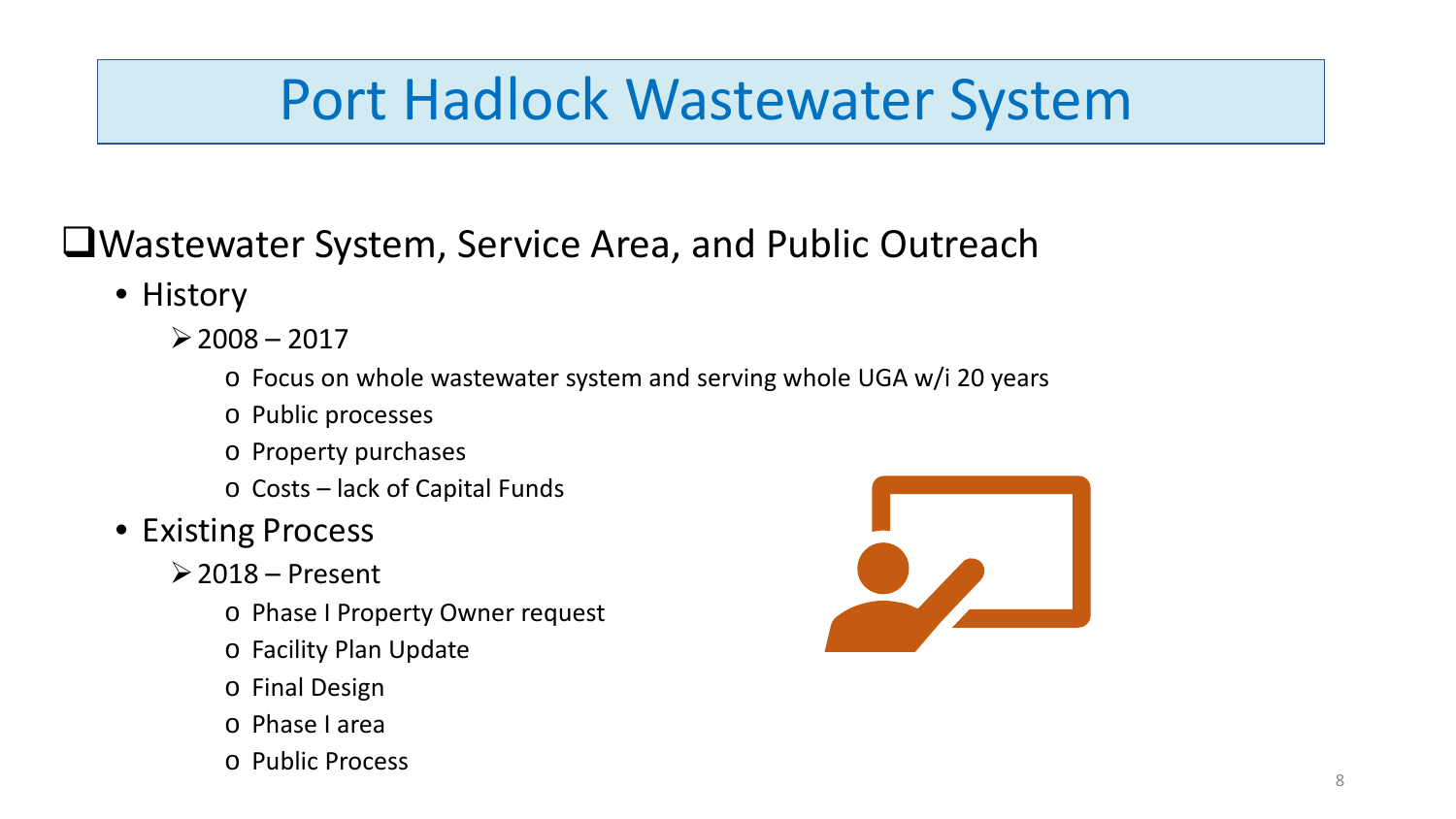$\Box$ Wastewater System – What is being proposed?

- On-site Tankage and Grinder Pump
- Collection system Pressure Sewer
- Treatment System Modular Membrane Bioreactor
- Infiltration and Reuse



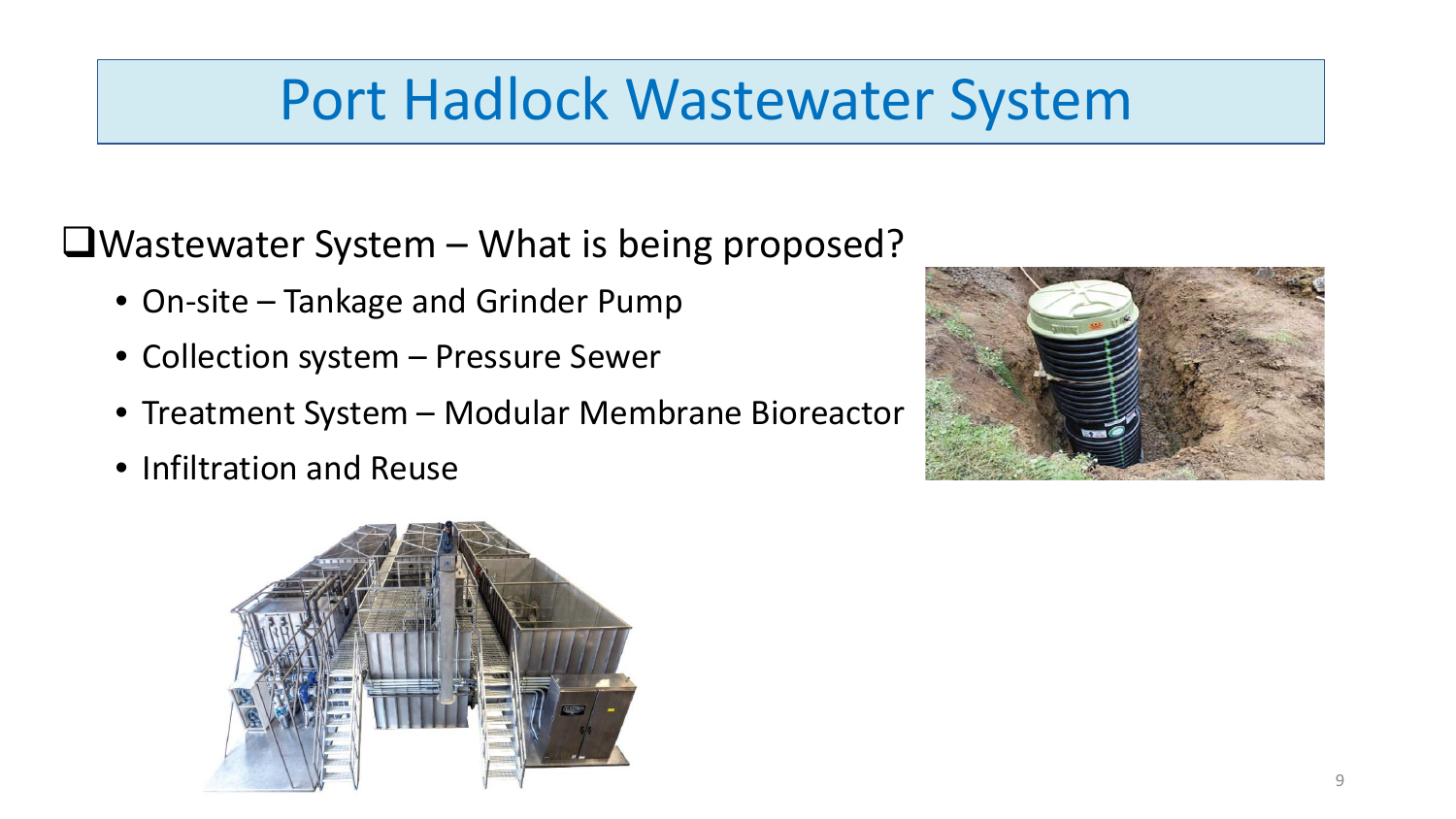#### $\Box$ Wastewater System – What is being proposed?

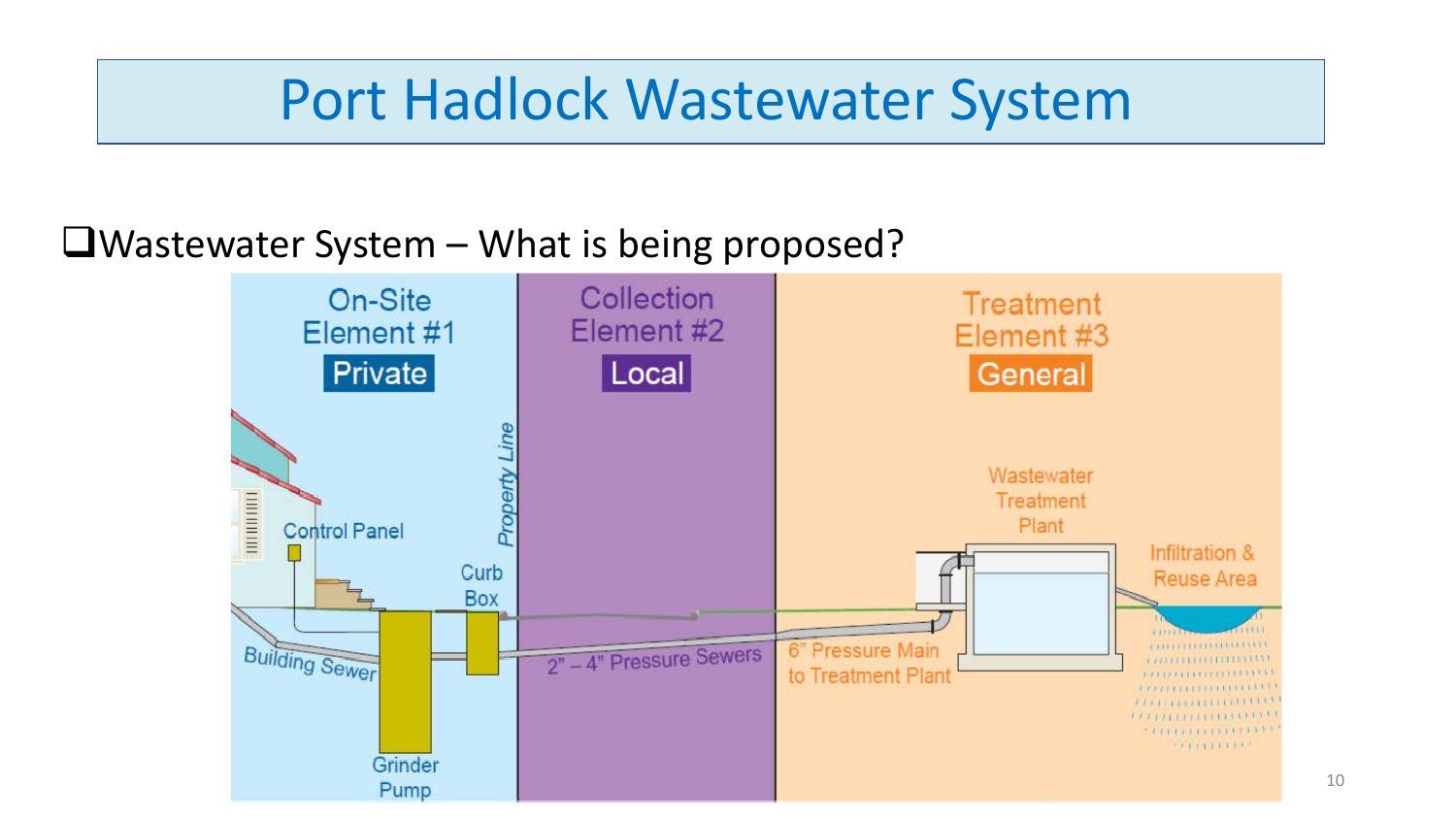$\Box$ Wastewater System – What is being proposed - Reuse?

- Infiltration Area
- Class A effluent
- Ecology very unlikely to discharge to bay
- Ecology Prefer infiltration and Recharge
- Augment Chimacum Instream Flows



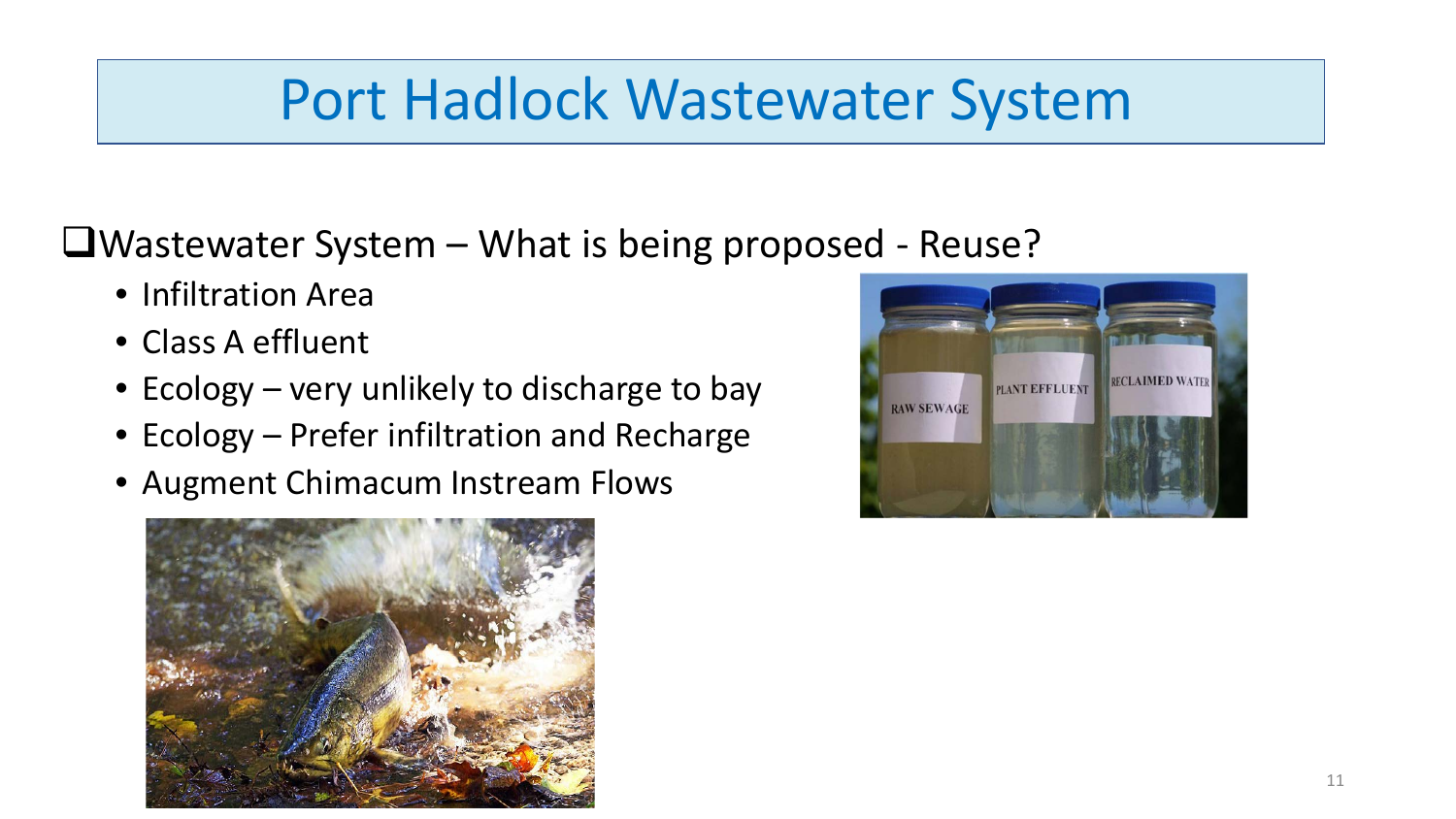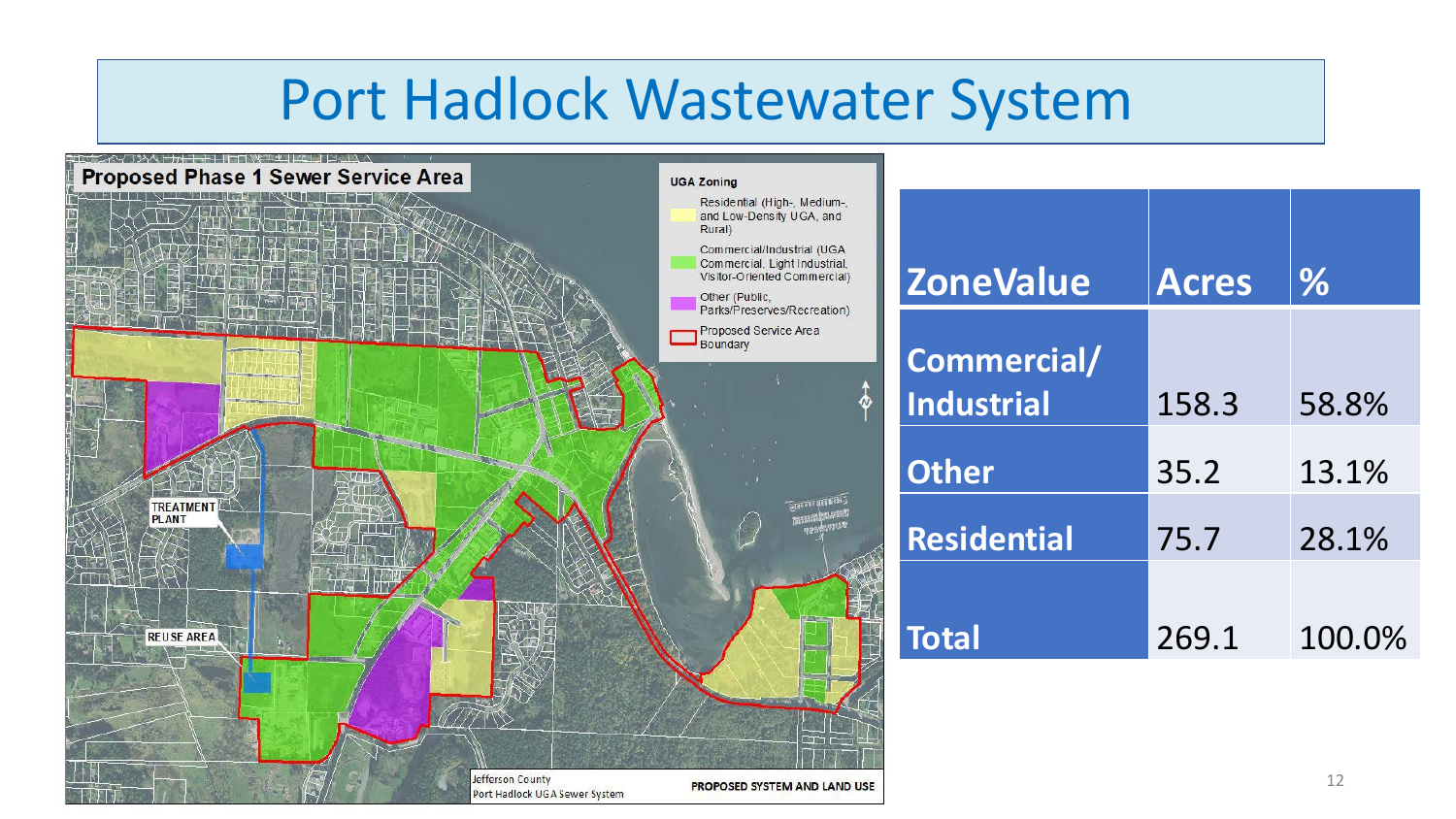Wastewater System, Service Area, and Public Outreach

- Phase I connection requirements
	- $\triangleright$  Not fully determined
	- $\triangleright$  Iterative process Property owner costs vs enough property owners to connect dependent on grant funding
	- $\triangleright$  UGA areas outside Phase I not required to connect or pay in future likely only with property owner requests for extensions.

#### • Public Outreach efforts

- $\geq$  2008-2018 Work group and public meetings
- 2018 –Present Sewer Work Group, Newsletter, Website updates, this public meeting
	- o Sewer Work Group formed of potential Phase I area Property Owners both interested and concerned
	- o Sewer Work Group provide input into whether to pursue wastewater system or not
	- o Continued efforts SWG, Newsletters, website updates, public meetings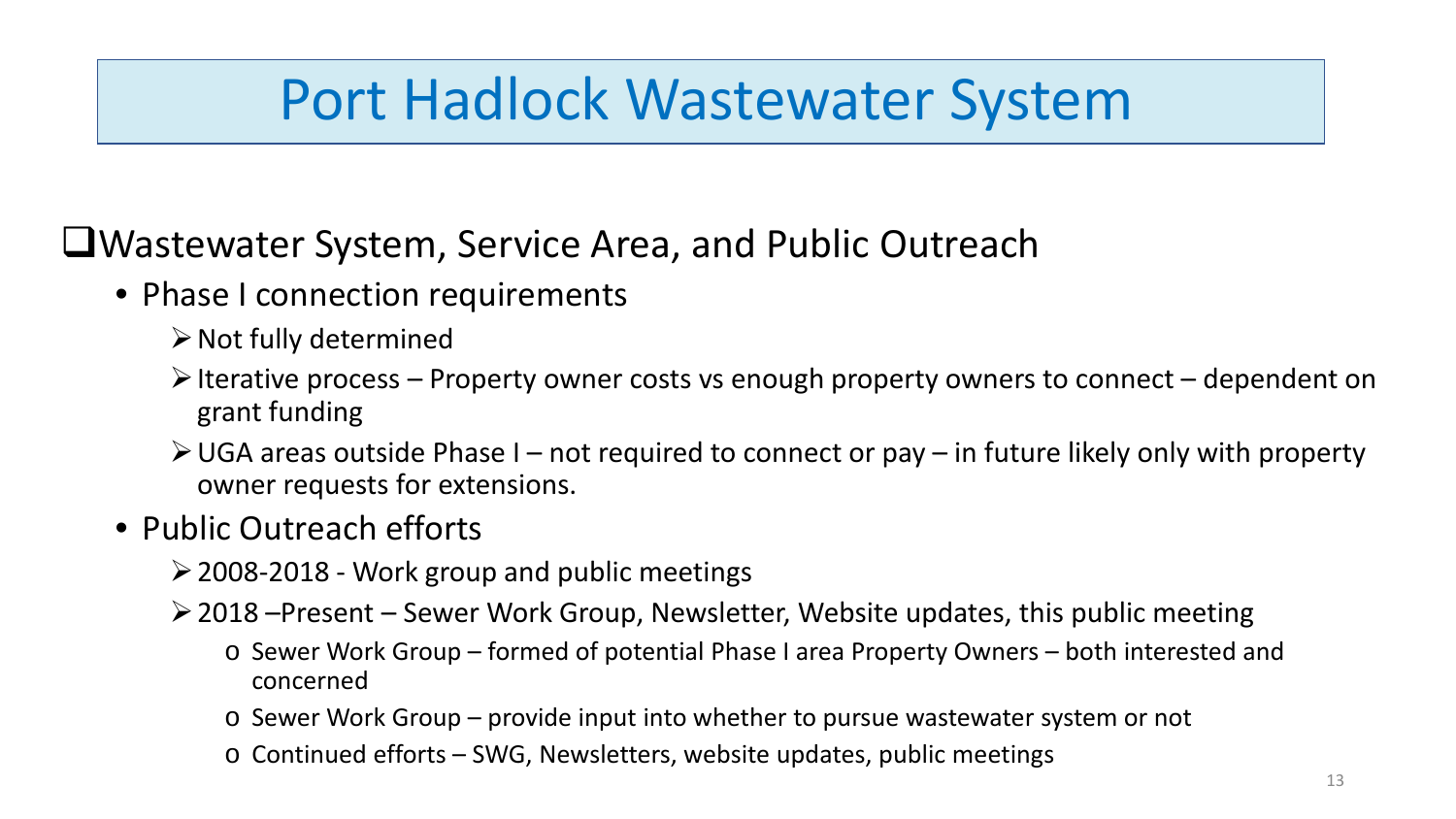| <b>Likely Benefits of Centralized Wastewater Facilities</b> |  |
|-------------------------------------------------------------|--|
| <b>Phase I</b>                                              |  |
| <b>Economic Development and Job Growth</b>                  |  |
| <b>Multi-family/Low-income Housing</b>                      |  |
| <b>Property Owner Flexibility</b>                           |  |
| <b>Environmental and Community Health</b>                   |  |
| <b>Puget Sound Water Quality</b>                            |  |
| <b>Harvestable Shellfish Beds</b>                           |  |
| <b>Enhance Chimacum Creek for Salmon</b>                    |  |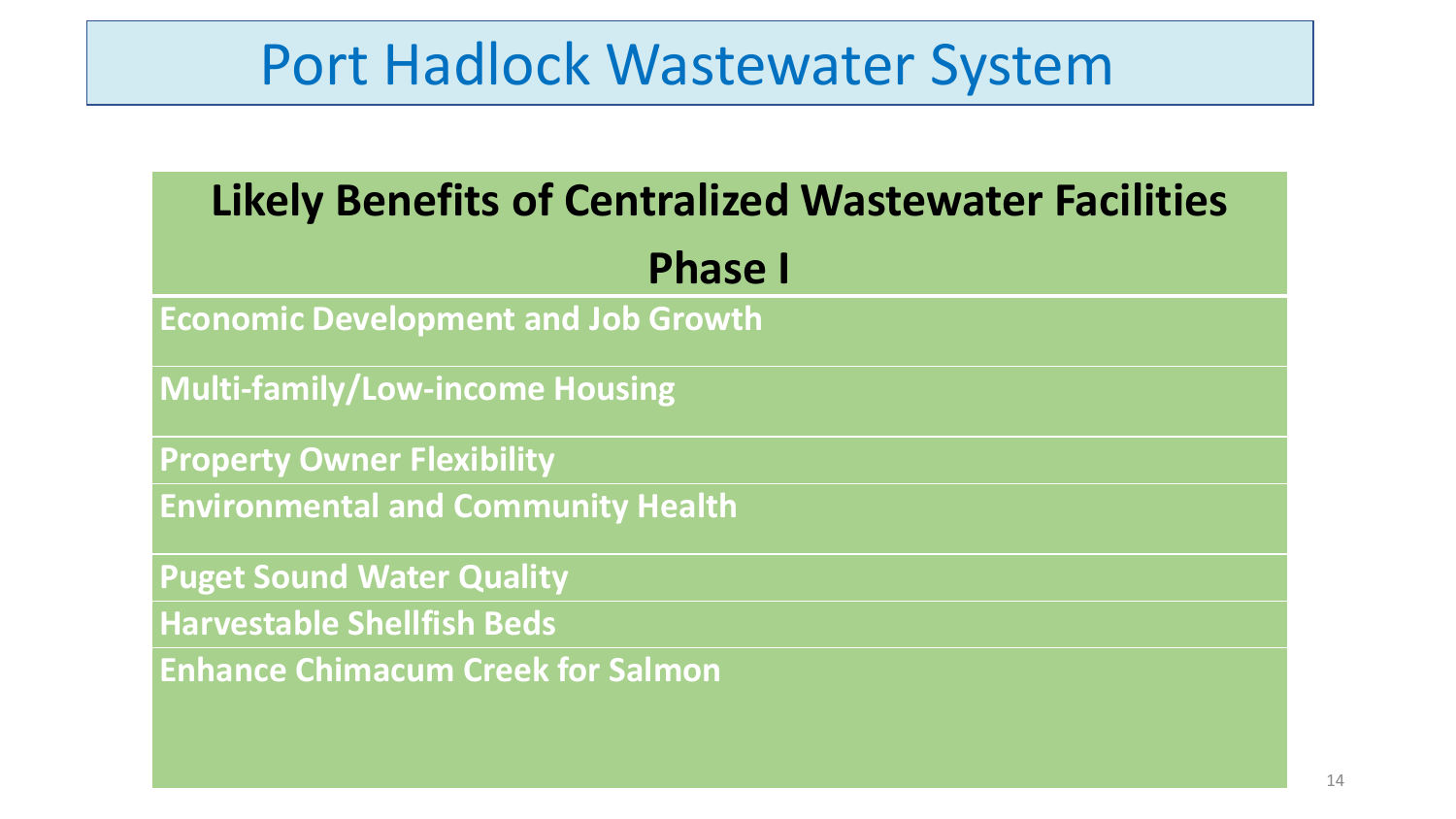#### Septic Systems

- Design life of 30 years (if well maintained)
- Require space for tank, drainfield, and reserve drainfield on property
- Need to be regularly inspected and pumped
- Older systems prioritized wastewater disposal rather than treatment
- Many older systems nearing end of life and will need to be replaced to current standards
- Can be expensive to install/replace
- Significant number overdue for inspection or lacking documentation

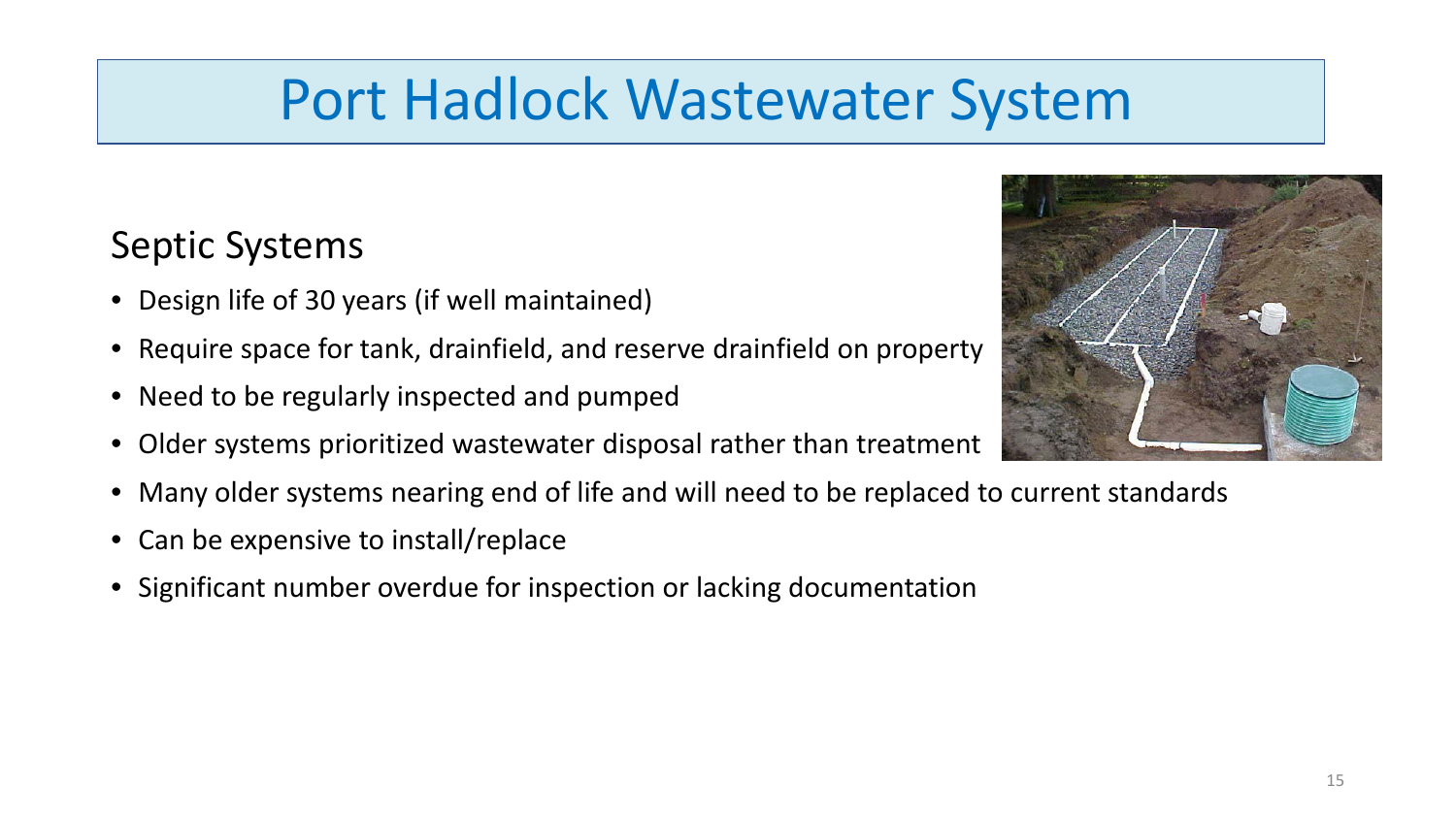#### **Some Water Quality Information Source: Jefferson County Public Health**

- Chimacum Creek Listed as impaired for Fecal Coliform bacteria
- 2012 EPA Study Presence of Human Fecal Coliform
- JCPH Sanitary Surveys Septic systems primary source of non-point pollution
- 1,200 septic systems in full UGA >35% are older than 1985 and beyond design life of 30 years
- As septic systems age, they fail at increased rates
- Septic system failures/pollution not always detectible by users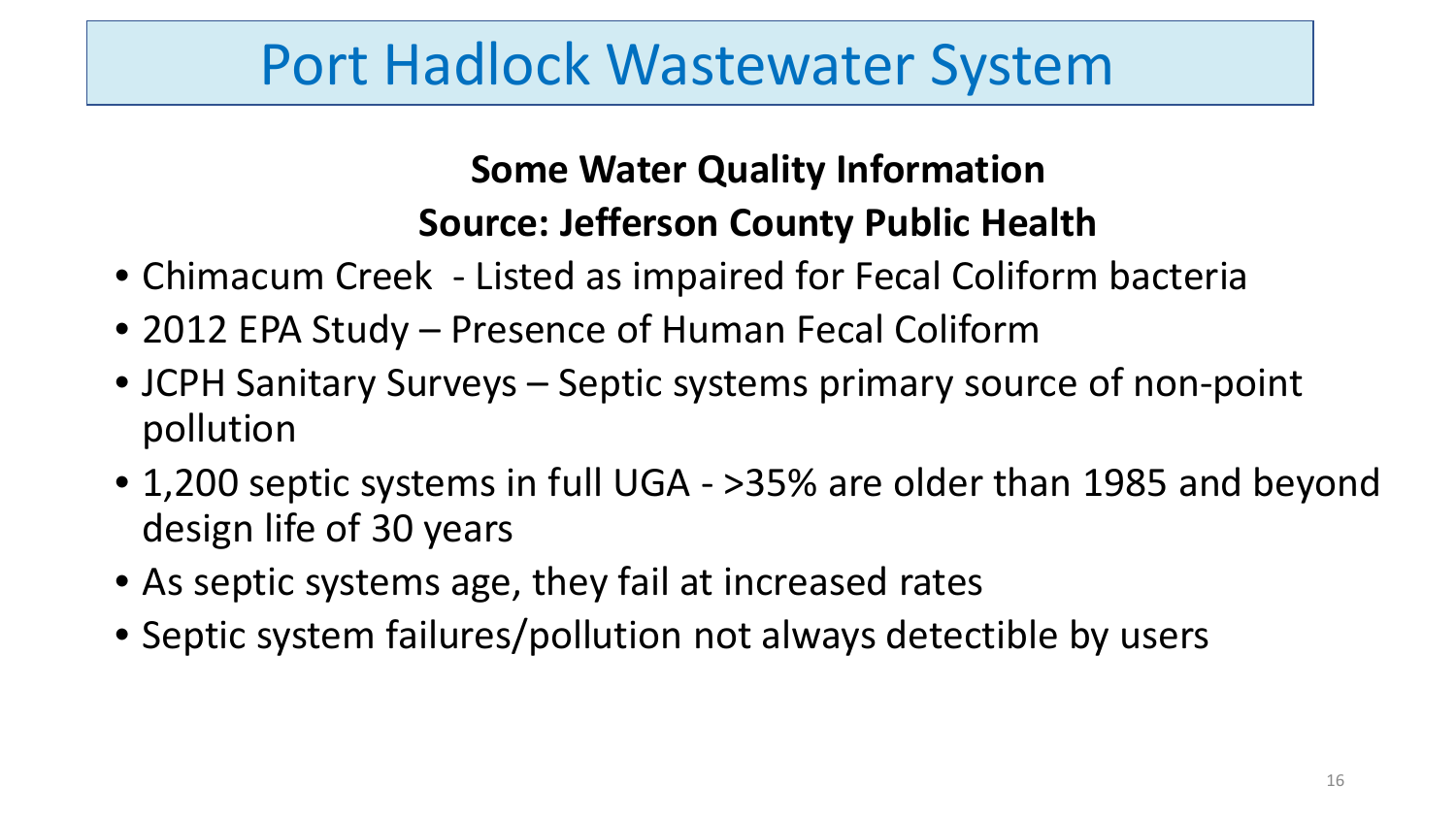#### **Questions from Community**

#### **Current Design Status, Actions, Purposes**

- How do Facility Plan cost estimates relate to design for Phase I sewer service?
- Is Wastewater System already approved by Ecology?
- Why was modular MBR Equipment bid out now?
- If MBR award is made, what does that commit the County to?
- Why the switch to a pressure sewer and how long can that type of system last?
- Where will treatment system be located? What exists on that property and how and why was it purchased?
- Won't effluent pollute Chimacum Creek?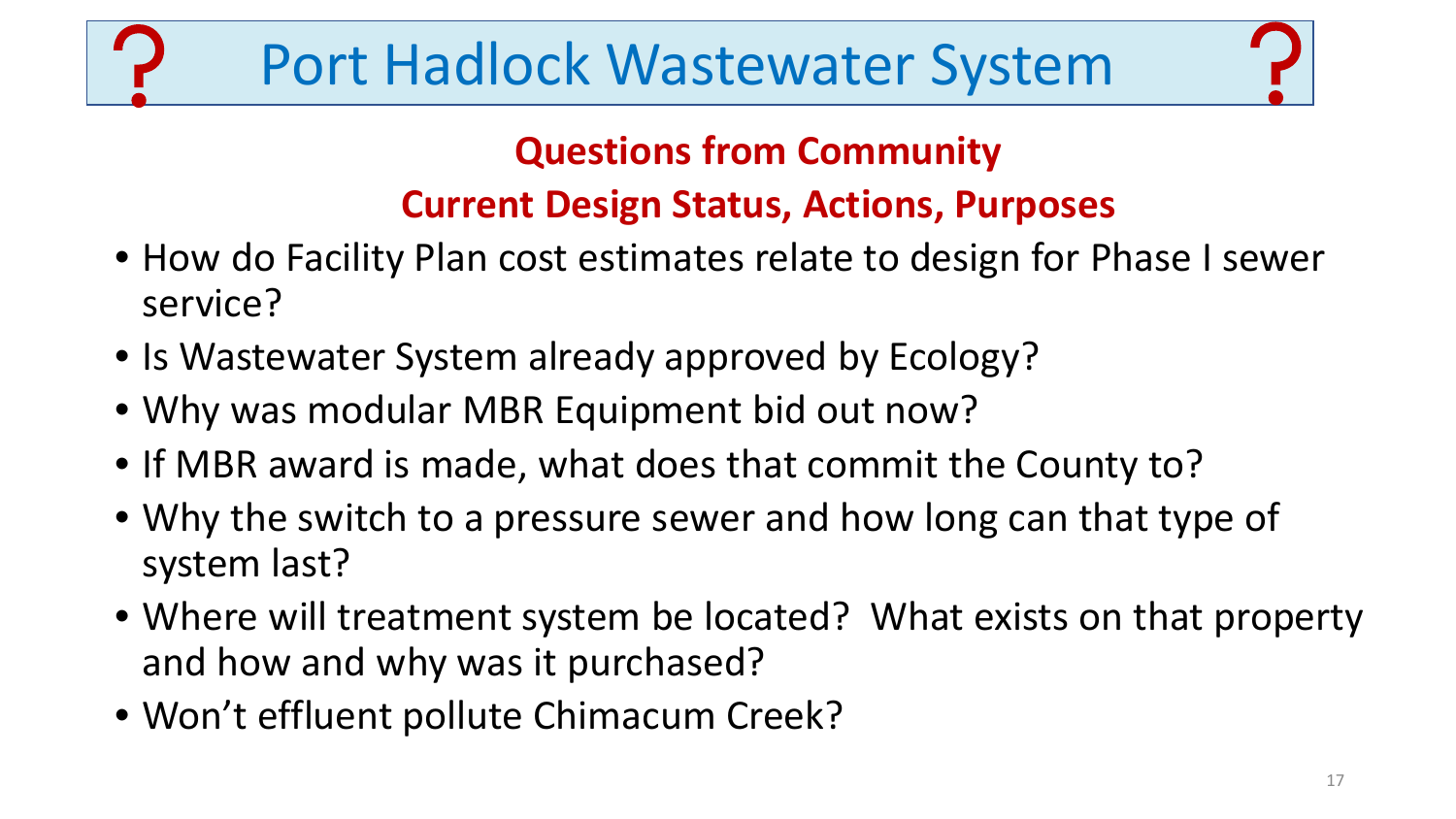Facility Plan Update

#### **QOverall Final Design Process**

- Funding for Design
	- $\triangleright$  State Appropriation
- Timing (Shovel Ready Potential Infrastructure \$\$)
- Treatment System
	- Modular MBR
		- o Reasons for bidding and awarding now
		- o Class A processed water
	- Remainder of Treatment Plant
	- $\triangleright$  Plant site Location
- Pressure Sewer
	- **≻ County ROW's**
	- $\triangleright$  State Highway 116 ROW
- On-Site
	- Tank and Grinder Pump
	- $\triangleright$  Connect on-site piping to system

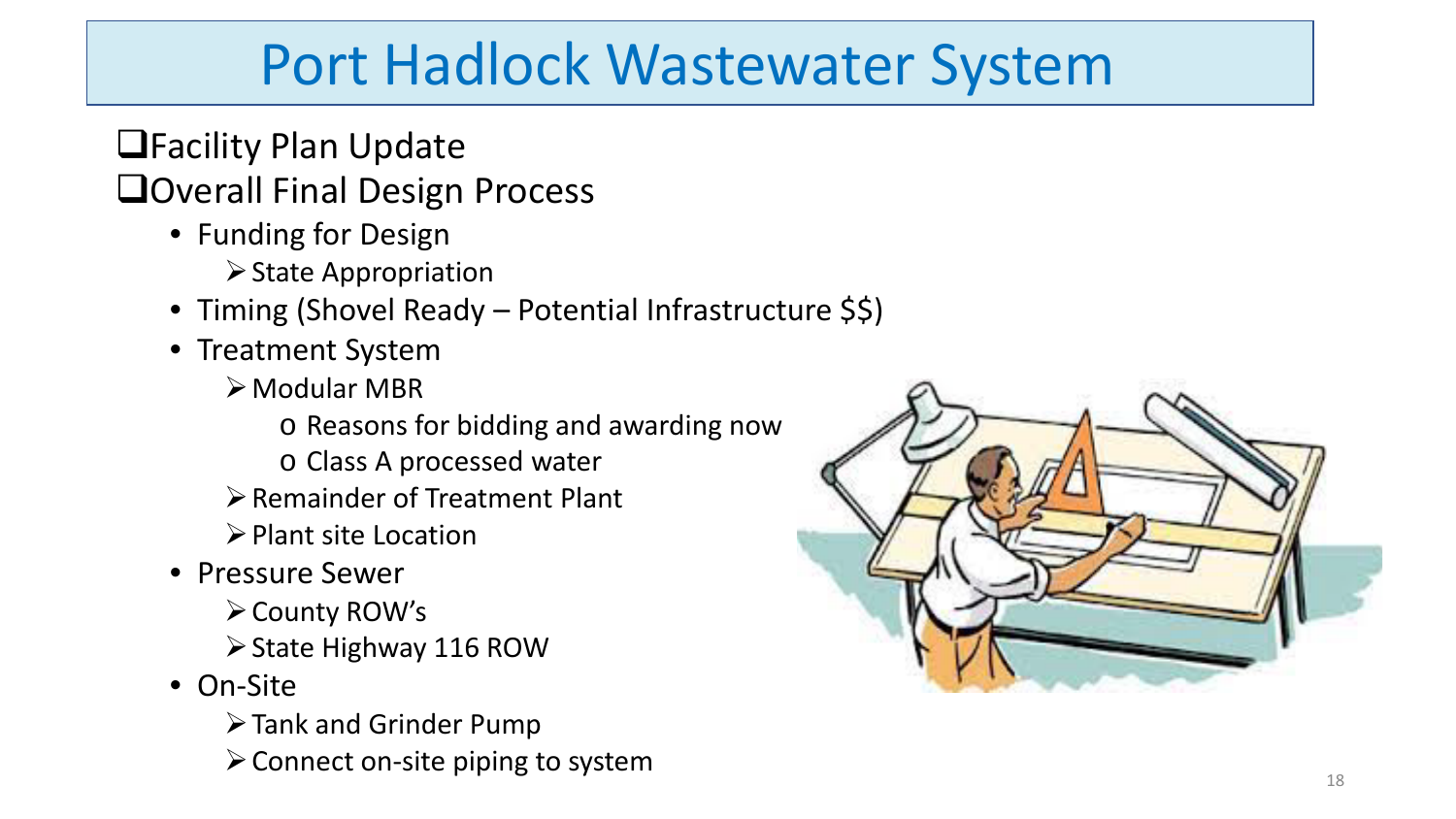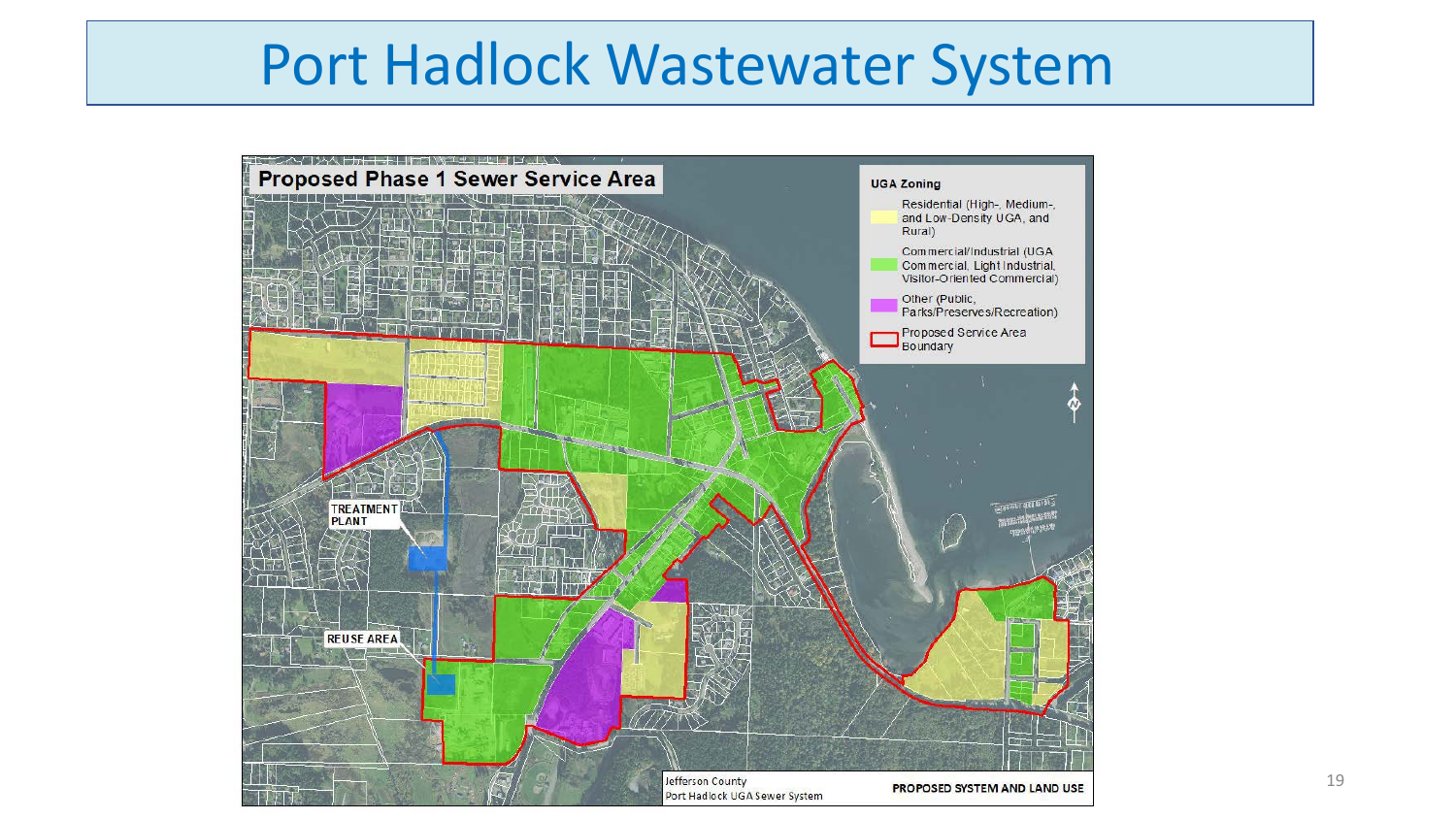#### **Questions from the Community**

#### **Costs: Capital and Operations and Maintenance**

- Why such a range of capital costs?
- What are estimated costs for Phase I area?
- How much will O&M charges be?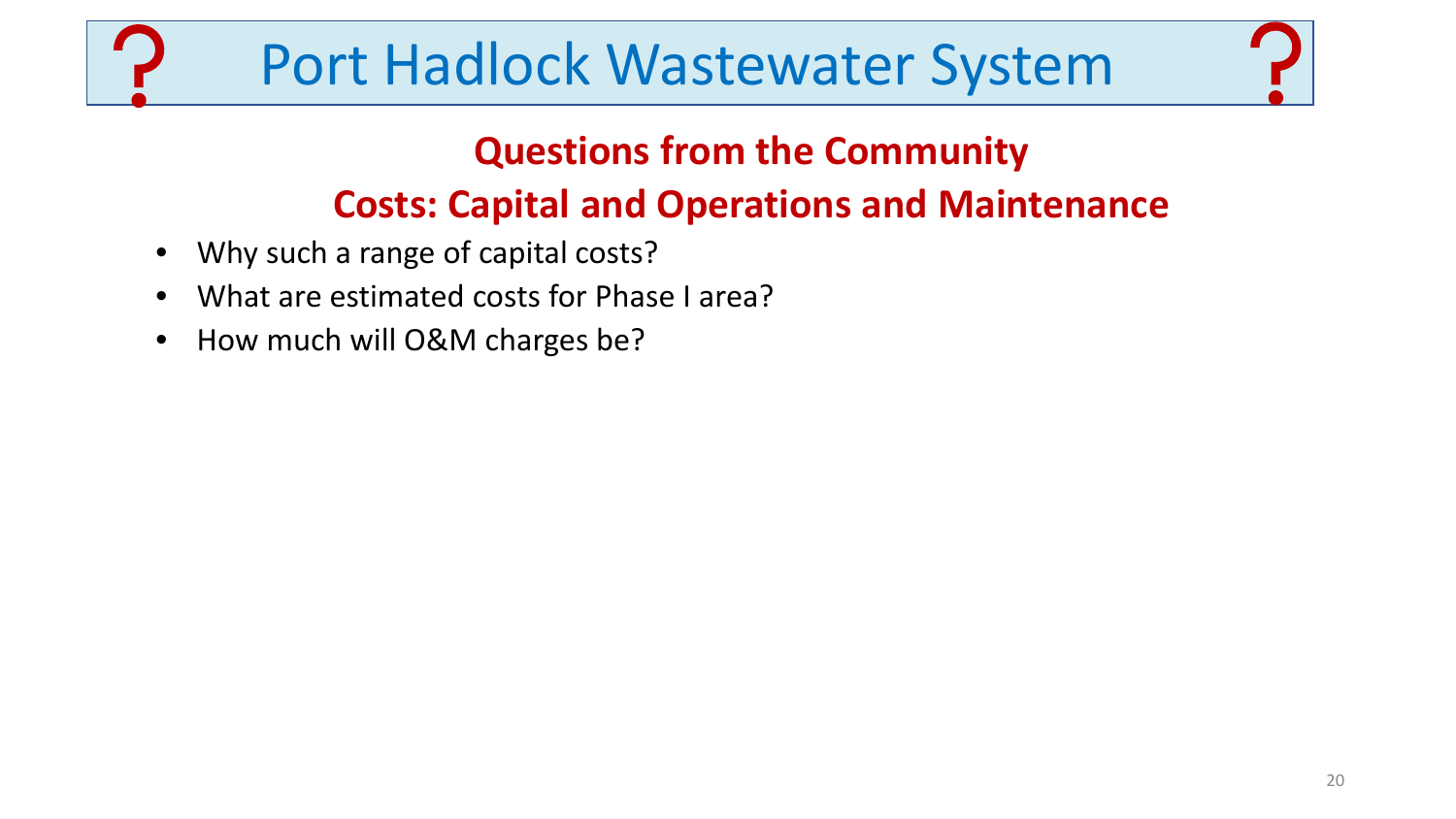**□ Costs: Capital and Operations and Maintenance** 

- Planning level cost estimates at this stage of the project
	- $\triangleright$  Facility Plan
	- $\triangleright$  Phase I area
- Cost Refinements with ongoing Design efforts
	- $\triangleright$  MBR Bidding
		- o Capital
		- o O&M
		- o No commitment to purchase equipment
	- $\triangleright$  Design completion
	- O&M Agreements
	- $\triangleright$  Bidding project
- Importance of Iterative Process with Phase I property owners

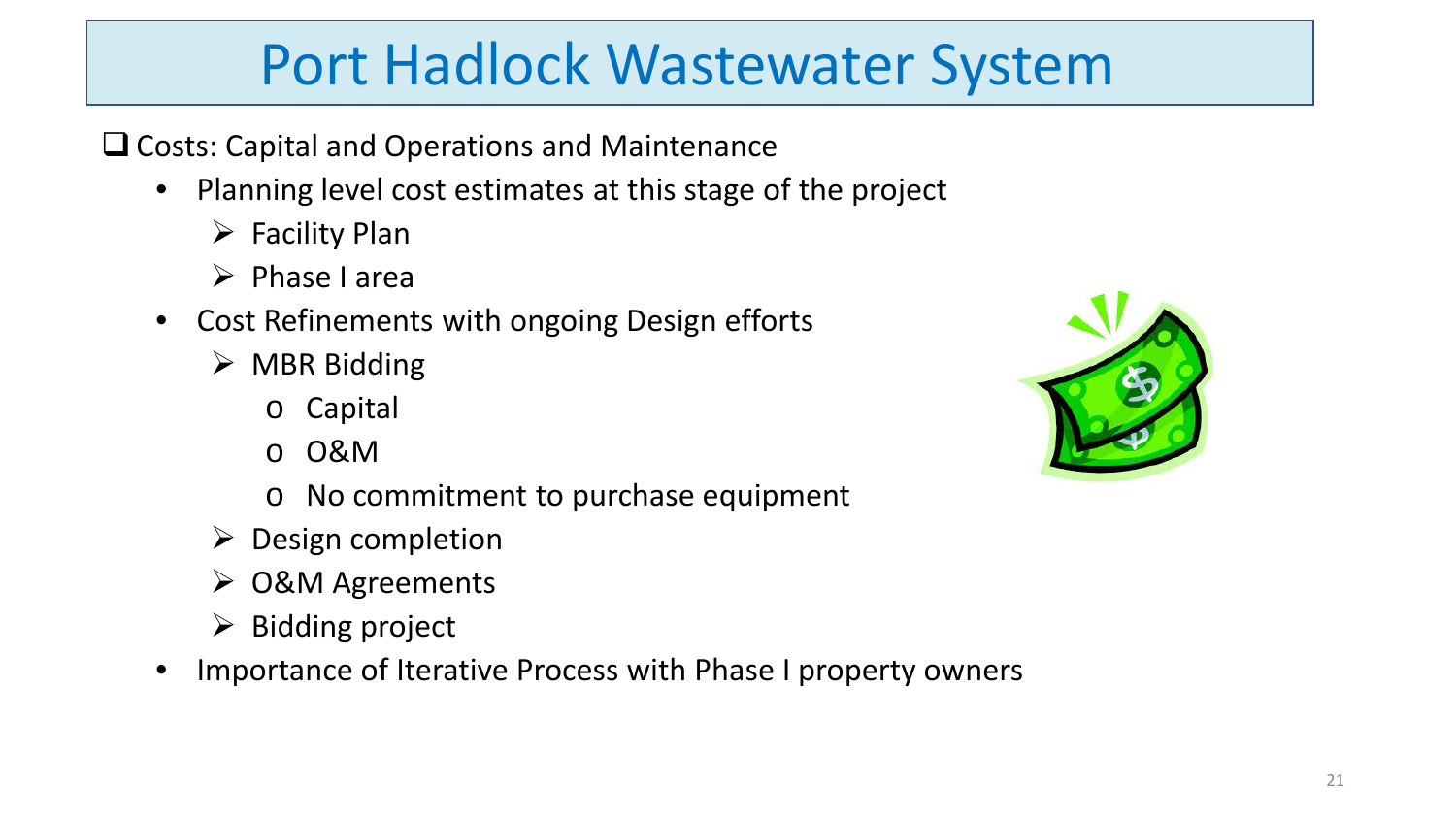| <b>Wastewater System Component</b>                                       | <b>Planning Level</b> |
|--------------------------------------------------------------------------|-----------------------|
|                                                                          | <b>Cost Estimates</b> |
| Preliminary/Admin/Startup                                                | \$721,000             |
| <b>Pressurized Sewer System</b>                                          | \$7,071,000           |
| <b>Membrane Bioreactor Treatment System and Recharge</b>                 | \$11,538,000          |
| <b>Total</b>                                                             | \$19,330,000          |
| <b>On-site Grinder Pump and Side Sewer (for 356 ERUs)</b>                | \$4,287,000           |
| <b>Estimated Initial System Cost</b>                                     | \$23,617,000          |
| <b>Minus State Appropriation for Engineering Final Design (Received)</b> | \$1,422,000           |
| <b>Remaining Funding Needed for Project</b>                              | \$22,195,000          |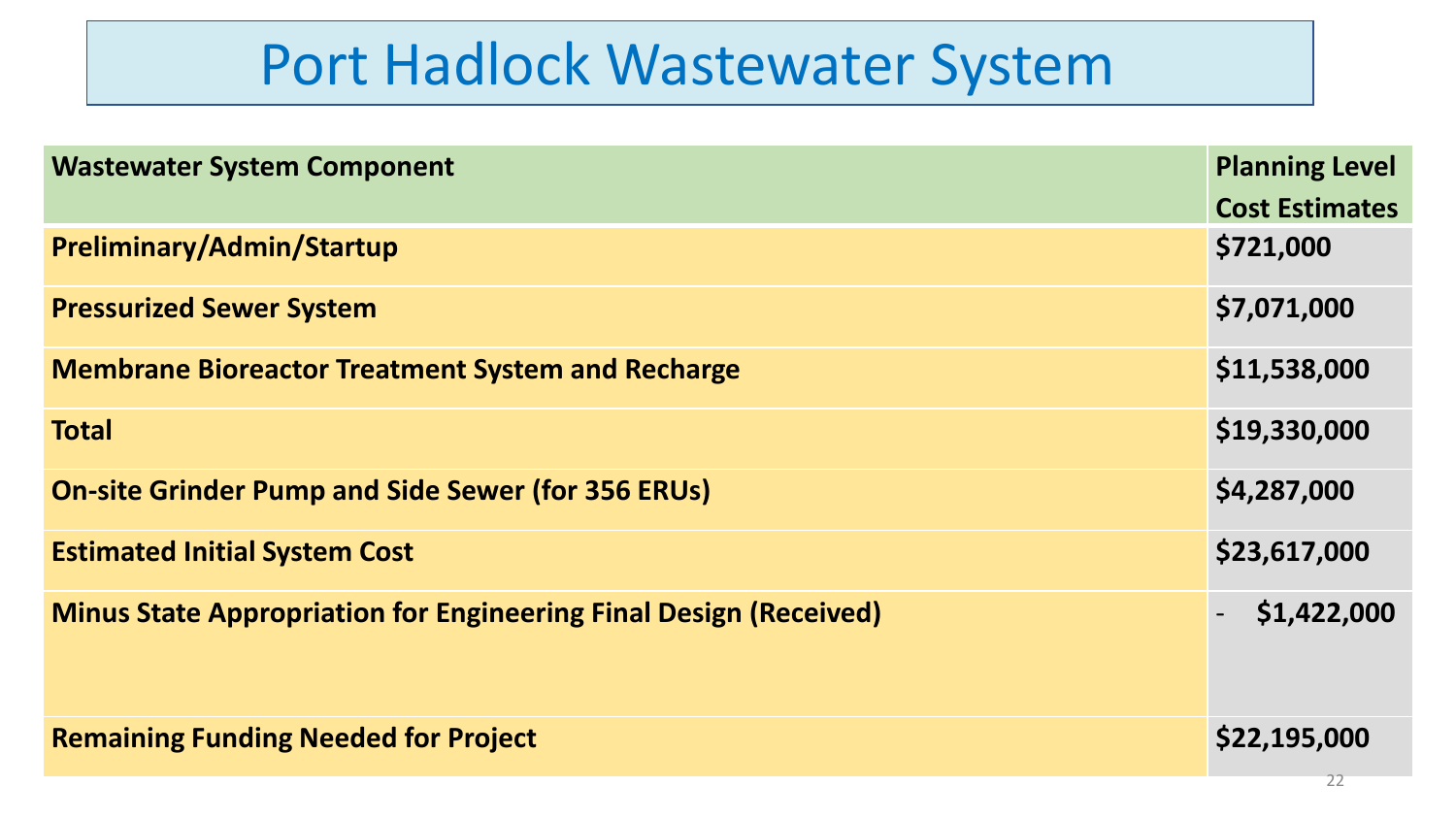#### **Estimated Operating Cost per ERU for Initial Phase**

- \$91.00/ERU/month (based on 356 ERUs in Phase I area at startup)
- $ERU Equivalent Residental Unit = 1$  Single Family Residence = 4,000 gallons/month
- O&M cost includes:
	- Labor, power, chemicals, lab testing, solids handling/disposal, parts replacement reserve, emergency reserve
	- Administrative costs billing, insurance, legal, management

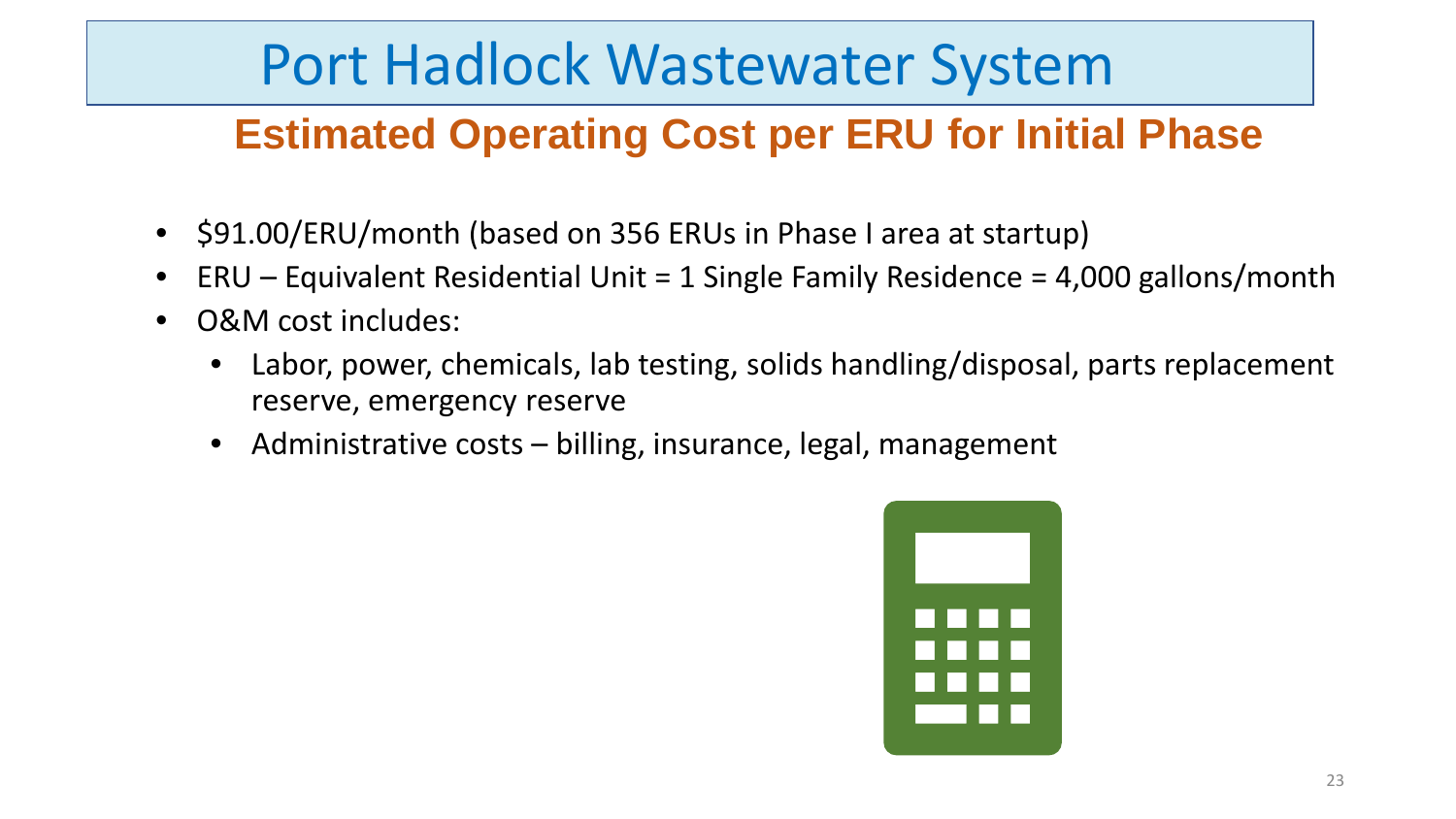#### **Questions from the Community Capital Funding**

- How much outside funding is necessary in order to make the project feasible for the Phase I property owners?
- What outside funding might be available?
- How will loan interest payments or bond debt service be paid?
- Is a Local Improvement district (LID) required?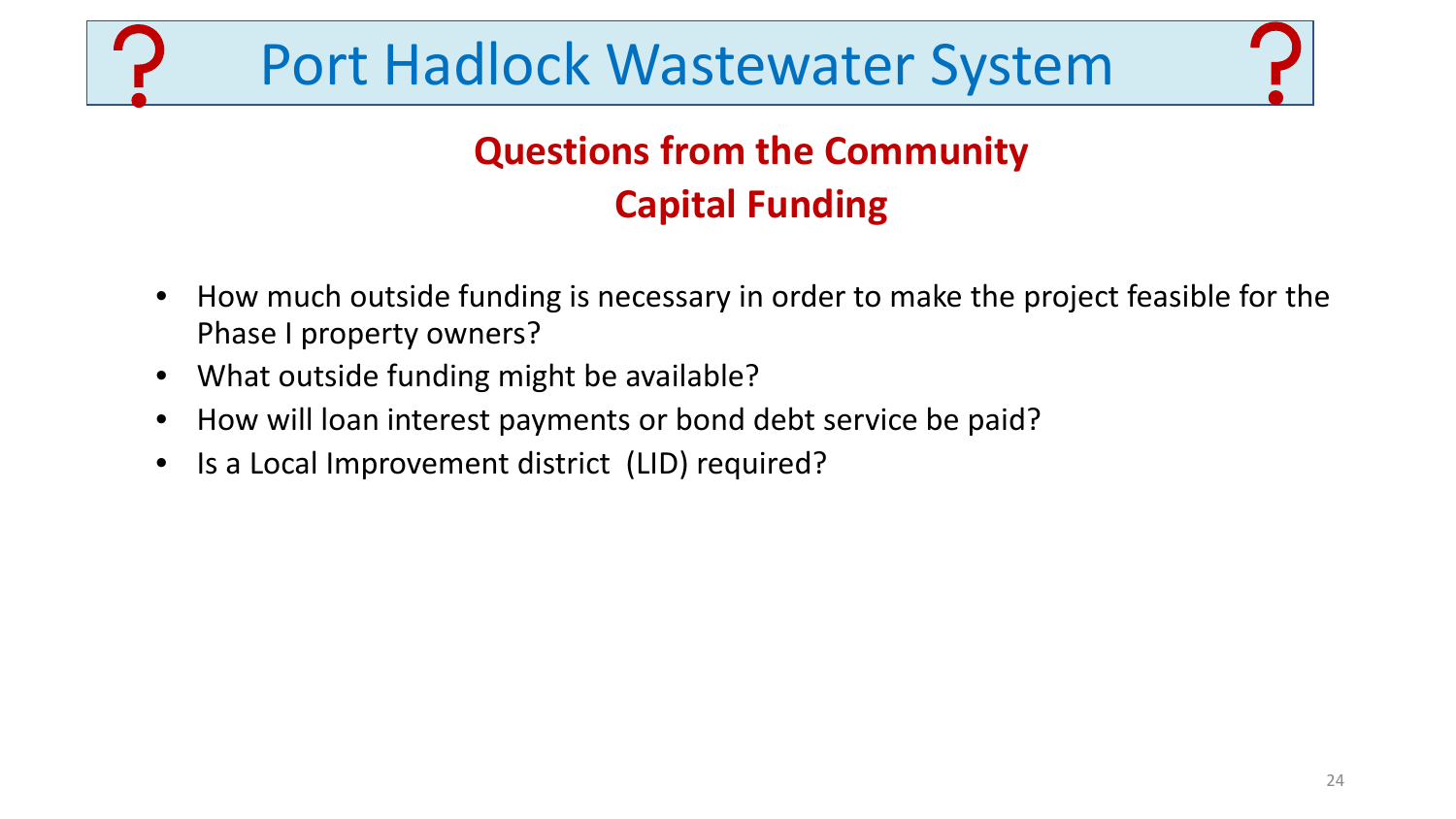- $\Box$  Capital Funding
	- Significant State/Federal funds necessary to make project feasible/affordable
	- Facility Plan (2020)
		- $\triangleright$  Scenarios include: no grants, and grant amounts of \$7 M, \$9M, \$11M, \$13M
		- $\triangleright$  With grant funding amounts shown above: Total connection cost/ERU = estimated between \$38,500 and \$12,700 + on-site installation costs
	- County is pursuing funding (Grant and low interest loans) with:
		- $\triangleright$  Federal Government USEDA, USDA RD, Direct appropriation
		- $\triangleright$  State Government Ecology, Public Works Trust Fund, Direct appropriation
		- $\triangleright$  County Government Public Infrastructure Funds
		- $\triangleright$  Key for funding Shovel ready for potential Infrastructure funds
	- County is working to obtain greater than \$13M in grant/appropriation funding, which will bring capital costs down further.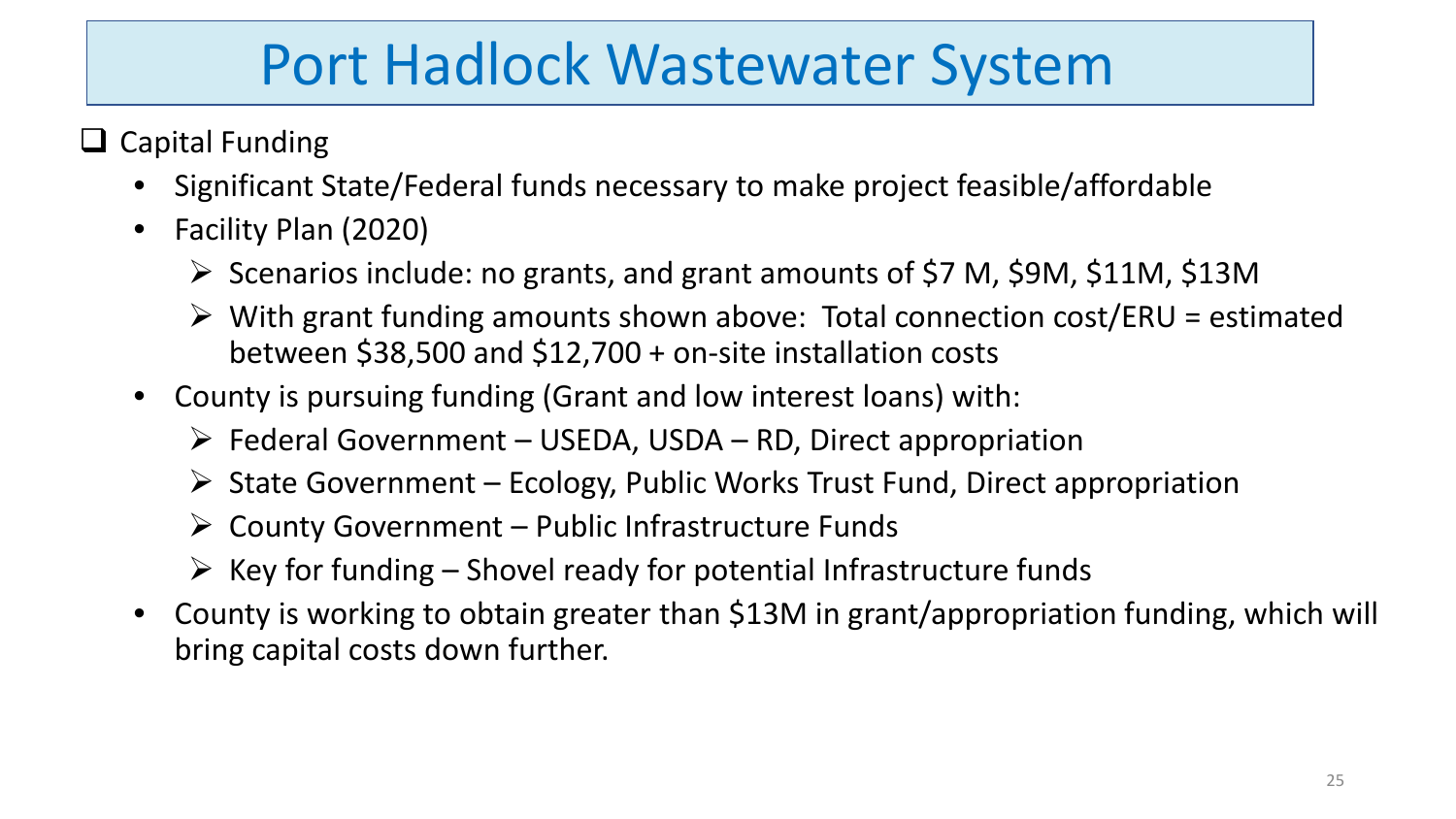- $\Box$  Capital Funding Response to miscellaneous questions
	- Debt Service on Loans
		- $\triangleright$  From County Public Infrastructure Funds
		- $\triangleright$  Connection Fees
	- Local Improvement District (LID)
		- $\triangleright$  An Overlay District Assess Phase I property owners for the benefit they receive from construction of a wastewater system (can be paid over 15 or 20 years).
		- $\triangleright$  May be needed to comply with some grant sources
		- $\triangleright$  May not be used if funds aren't necessary and grant agencies indicate LID not needed o Costly to form
			- o Very prescribed, time-consuming process
	- Property owners outside of the Phase I service area do not pay for sewer in the Phase I area.
	- Property owners outside the boundary would only pay later if they decide to extend sewer into their area.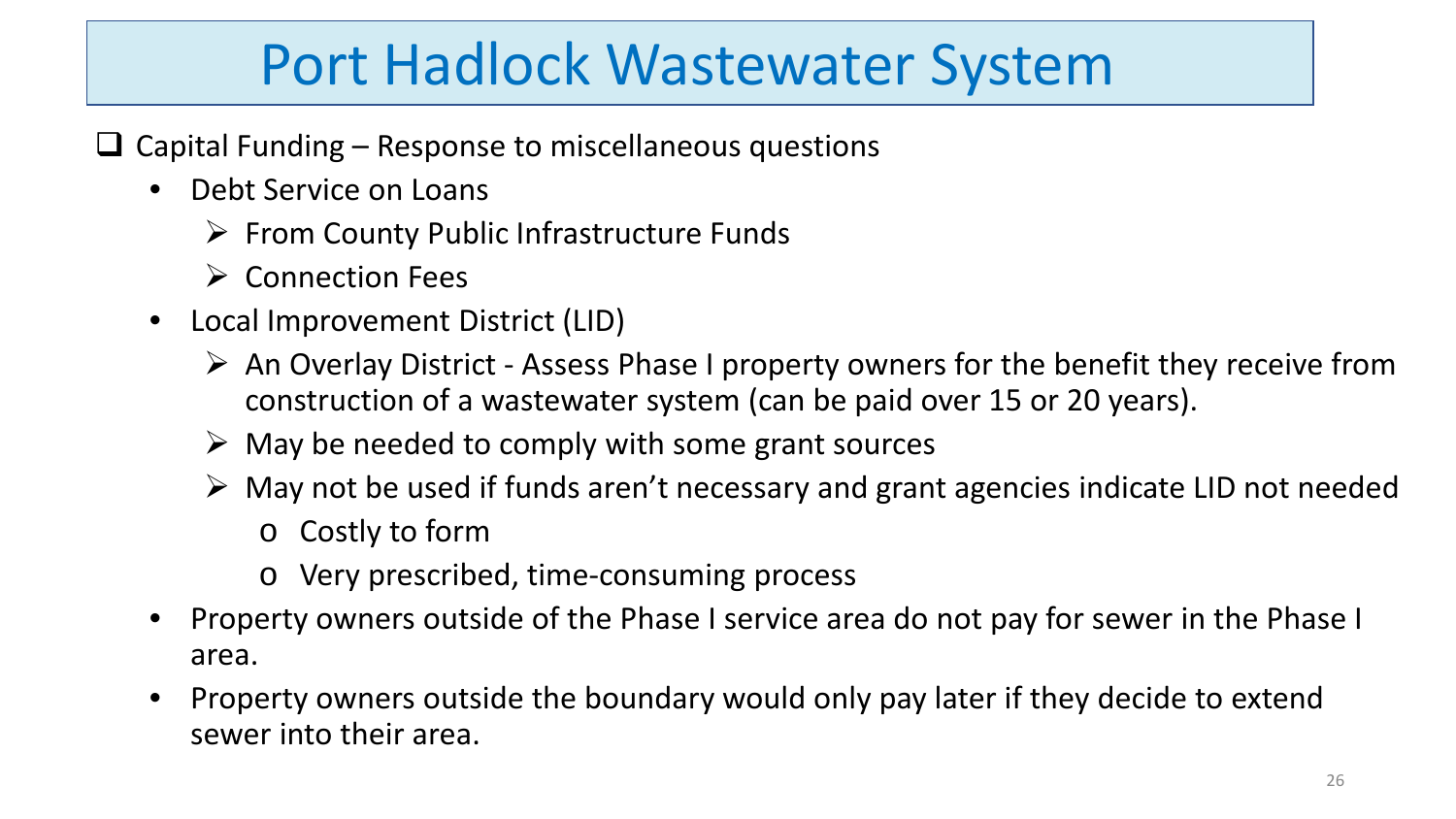- $\Box$  Next Steps and Schedule
	- Complete Final Design end of 2021
		- $\triangleright$  Will provide much better detail on costs
		- $\triangleright$  Award modular MBR Equipment to lowest responsible, responsive bidder
			- o Refine costs with contractor Capital and O&M
			- o Actual equipment purchase deferred until all funding and a go decision is made
	- Funding Continue efforts to achieve funding goals
	- Public Outreach
		- $\triangleright$  General public
		- $\triangleright$  Property owners in Phase I area
		- $\triangleright$  Newsletter Updates aiming for  $\frac{1}{4}$ ly
		- $\triangleright$  Website Updates regularly